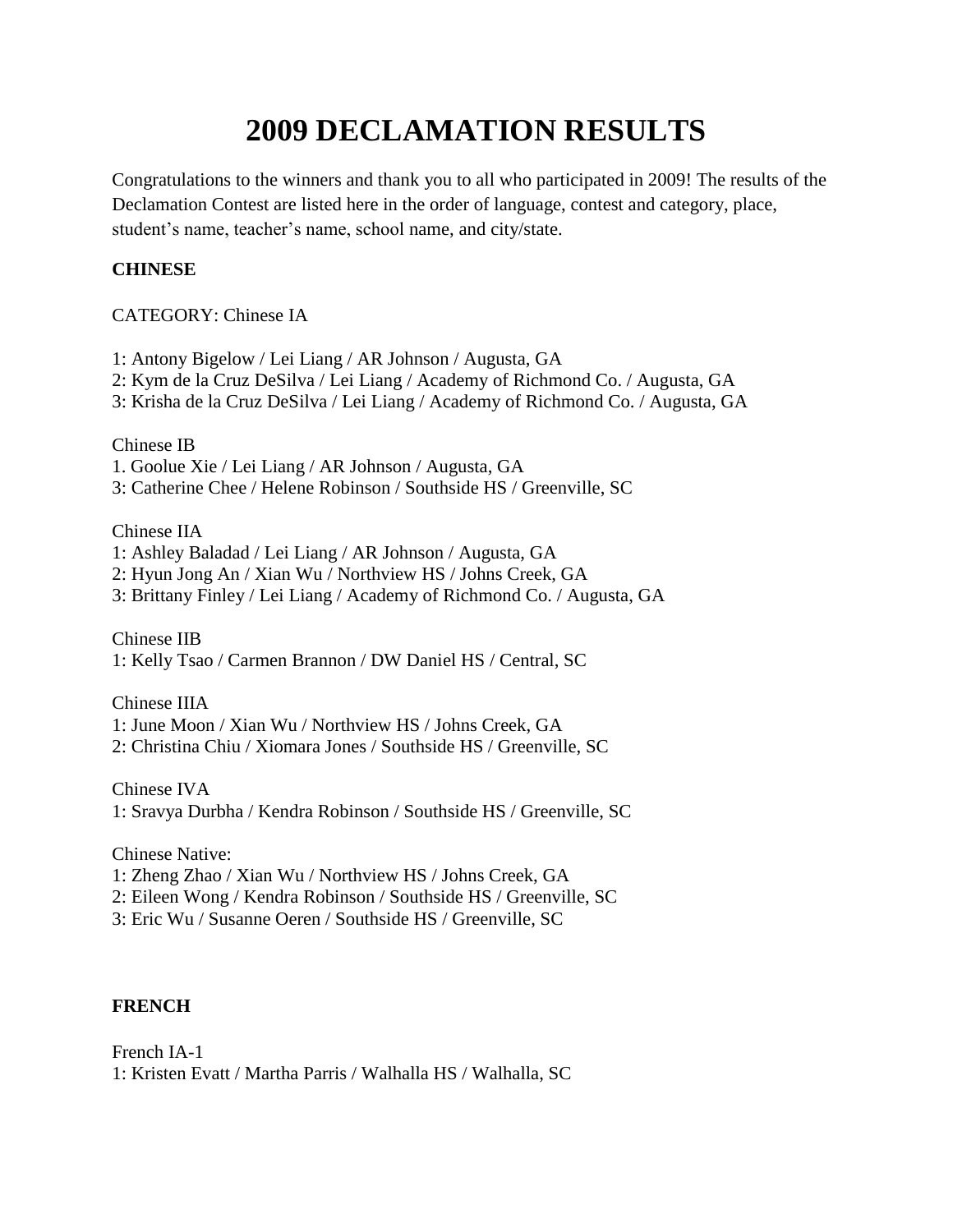- 2: Lara Herman / Tanner Tucker / James Island Charter HS / Charleston, SC
- 3: Monish Firasta / Kathy Porto / McIntosh HS / Peachtree City, GA

French IA-2

- 1: Kathleen Newman / Kathy Porto / McIntosh HS / Peachtree City, GA
- 2: Chisom Awachie / Mrs. Riet / Sandy Creek HS / Tyrone, GA
- 3: Anna Guitton / Marie-Claude Chaney / Davidson Fine Arts / Augusta, GA French IA-3
- 1: Nicole De Lima / Catherine Miller / James Island Charter HS / Charleston, SC
- 2: Rachel Chastine / Christiane Brackett / Fayette Co. HS / Fayetteville, SC
- 3: Laura Jameson / Carmen Brannon / DW Daniel HS / Central, SC

French IB

- 1: Tabitha Odom / Marie-Claude Chaney / AR Johnson / Augusta, GA
- 2: Caroline Bisbee / Terry Meredith / Aquinas HS / Augusta, GA
- 3: Ashley Levin / Marie-Claude Chaney / Davidson Fine Arts / Augusta, GA

French IIA-1

- 1: Samira Issa-Boube / Margaret Topp / Fayette Co. HS / Fayetteville, GA
- 2: Gregory Lafortune / Miss Giannatasio / Sandy Creek HS / Tyrone, GA
- 3: Karl Schober / Mary Anne Wall / Eastside HS / Taylors, SC

French IIA-2

- 1: Anika Noorali / Marie Scott / Starr's Mill HS / Fayetteville, GA
- 2: Leah Van Syckel / Mary Anne Wall / Eastside HS / Taylors, SC
- 3: Demetria Dial / Margaret Topp / Fayette Co. HS / Fayetteville, GA

French IIA-3

- 1: Iman Edgers / Wendy Stephens / Spring Valley HS / Columbia, SC
- 2: Kendra Little / Catherine Francisse / Northview HS / Johns Creek, SC
- 3: Emily Plocha / Marie-Claude Chaney / Davidson Fine Arts / Augusta, GA

French IIA-4

- 1: Sona Tailor / Wendy Stephens / Spring Valley HS / Columbia, SC
- 2: Emma Gibson / Tanner Tucker / James Island Charter HS / Charleston, SC
- 3: Simran Kaur / Marie-Claude Chaney / AR Johnson / Augusta, GA

## French IIA-5

- 1: Kelley Kennedy / Phyllis Pittman / Blythewood HS / Blythewood, SC
- 2: Kelly Tsao / Carmen Brannon / DW Daniel HS / Central, SC
- 3: Shagrila Parvin / Amie Muir / Whitewater HS / Fayetteville, GA

## French IIB

- 1. Caroline Cooney / Charlotte Dabbene / St. Joseph's Catholic / Greenville, SC
- 2: Kager Lee / Herbert Caudle / Cross Creek HS / Augusta, GA
- 3: Tariq Cannonier / Marie-Claude Chaney / AR Johnson / Augusta, GA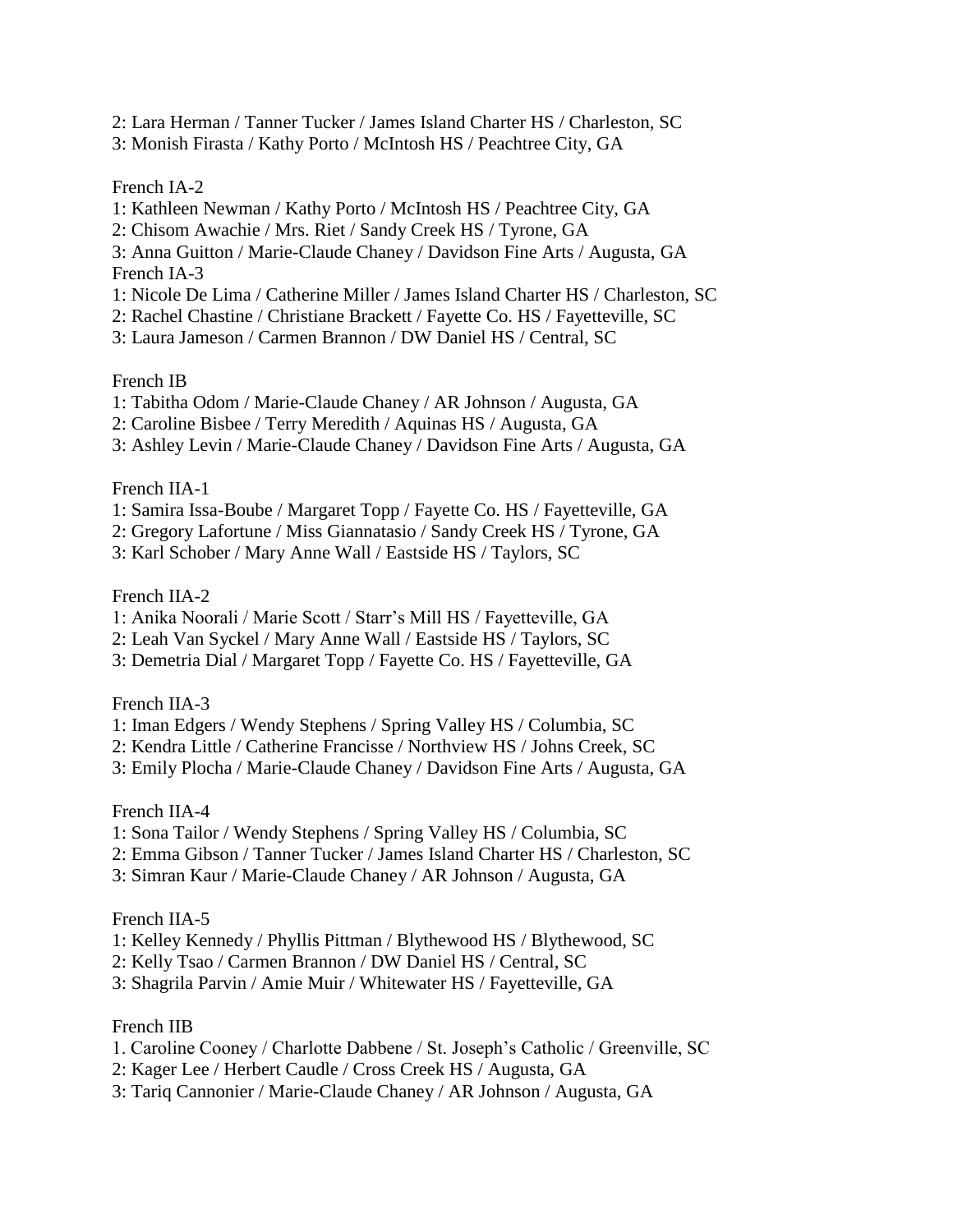#### French IIIA-1

- 1: Noah Liebman / Carmen Brannon / DW Daniel HS / Central, SC
- 2: Autumn Henderson / Margaret Topp / Fayette Co. HS / Fayetteville, SC
- 3: Katie O'Brien / Terry Meredith / Aquinas HS / Augusta, GA

## French IIIA-2

- 1: Kaitlin Carpenter / Wendy Stephens / Spring Valley HS / Columbia, SC
- 2: Hazel Davis / Valerie Hughey / Starr's Mill HS / Fayetteville, GA
- 3: Neri Vela Lopez / Martha Parris / Walhalla HS / Walhalla, SC

#### French IIIA-4

- 1: Zahra Manji / Christiane Brackett / Fayette Co. HS / Fayetteville, SC
- 2: Tony Ly / Kristina Holst / Rock Hill HS / Rock Hill, SC
- 3: Matthew Dix / Charlotte Dabbene / St. Joseph's Catholic / Greenville, SC

## French IIIB

- 1: Bernadette Wersinger / Charlotte Dabbene / St. Joseph's Catholic / Greenville, SC
- 2: Lauren Martin / Herbert Caudle / Cross Creek HS / Augusta, GA
- 3: Nicholas Zobrist / Kathy Porto / McIntosh HS / Peachtree City, GA

## French IVA-1

- 1: Molly Cook / Kathy Porto / McIntosh HS / Peachtree City, GA
- 2: Iffie Awachie / Stephane Allagnon / Sandy Creek HS / Tyrone, GA
- 3: Victoria Moreira / Sarah Holder / McIntosh HS / Peachtree City, GA

#### French IVA-2

- 1: Shelby Coffey / Kathy Porto / McIntosh HS / Peachtree City, GA
- 2: Heidi Mueller / Virginie Mitchell / Christ Church Episcopal / Greenville, SC
- 3: Ashely LaTour / Marie Scott / Starr's Mill HS / Fayetteville, GA

#### French IVA-3

- 1: Katherine DelleDonne / Marie Scott / Starr's Mill HS / Fayetteville, GA
- 2: Diem Nguyen / Kristina Holst / Rock Hill HS / Rock Hill, SC
- 3: Eric Massar / Catherine Miller / James Island Charter HS / Charleston, SC

#### French IVA-4

- 1: Katie Kessinger / Terry Meredith / Aquinas HS / Augusta, GA
- 2: Victoria Brickenden / Sarah Holder / McIntosh HS / Peachtree City, GA
- 3: Mary Sulkowski / Jillian Tarkany / Bishop England HS / Charleston, SC

#### French IVB

- 1: Stephanie Grah / Helene Robinson / Southside HS / Greenville, SC
- 2: Sravya Durbha / Kendra Robinson / Southside HS / Greenville, SC
- 3: Ben Cole / Kendra Robinson / Southside HS / Greenville, SC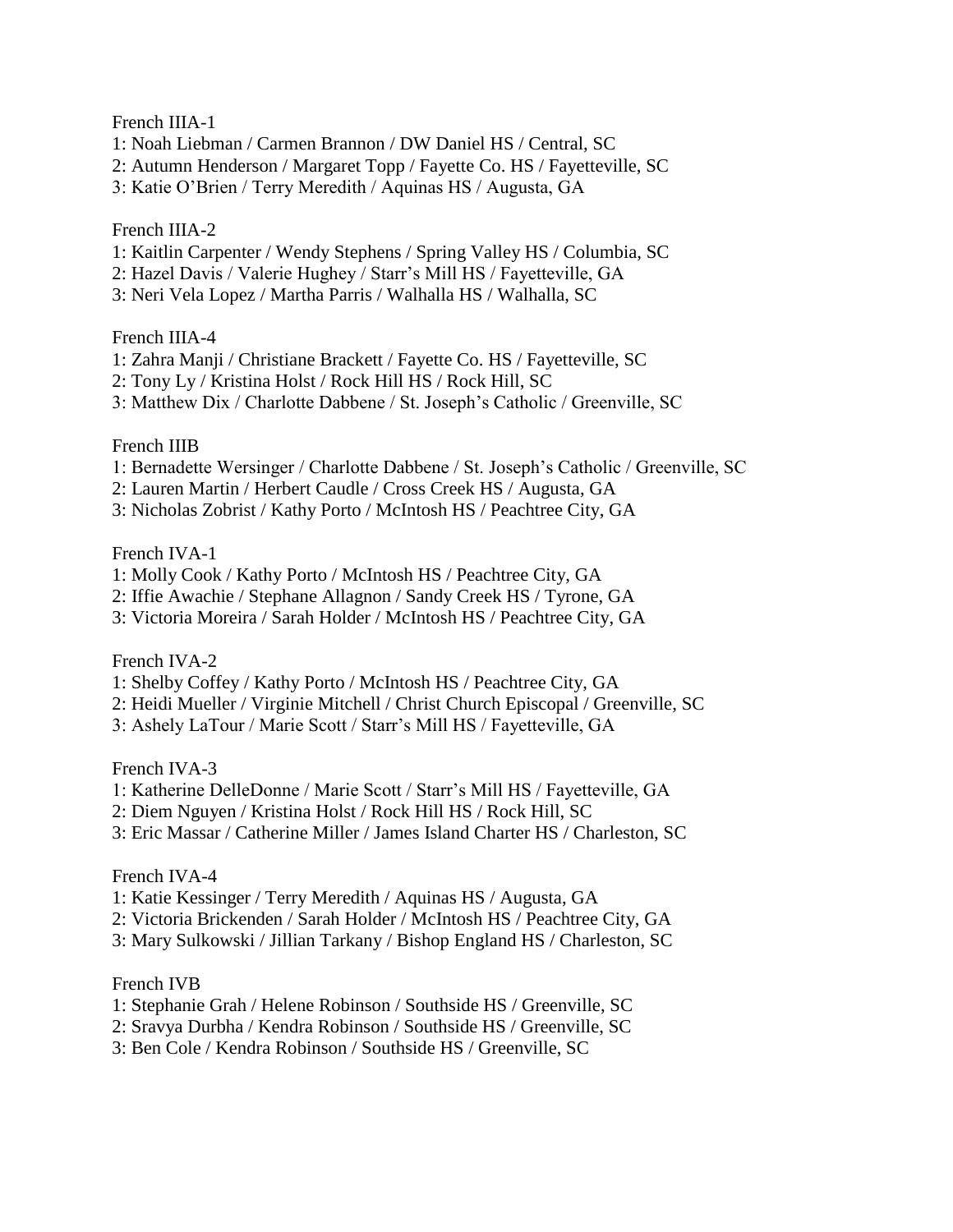French Native

- 1: Edmund Sutton / Helene Robinson / Southside HS / Greenville, SC
- 2: Yasmin Mwamba / Wendy Stephens / Spring Valley HS / Columbia, SC
- 3: Cecile Grapotte / Virginie Mitchell / Christ Church Episcopal / Greenville, SC

#### **GERMAN**

German IA

- 1: Iain Espey / Gabriella Giminez / Home School / Six Mile, SC
- 2: Margaret Wang / Bryan Kirby / Christ Church Episcopal / Greenville, SC
- 3: Cameron Greene / Candace Dixon / Whitewater HS / Fayetteville, GA

#### German IB

- 1: Brianna Xu / Susanne Oeren / Southside HS / Greenville, SC
- 2: Broderick Sims / Stephane Allagnon / Sandy Creek HS / Tyrone, GA

#### German IIA-1

- 1: Ashley Sabripour / Susanne Oeren / Southside HS / Greenville, SC
- 2: Eric Wu / Susanne Oeren / Southside HS / Greenville, SC
- 3: Kaleigh Snead / Constance Witte / DW Daniel HS / Central, SC

#### German IIA-2

- 1: Jamie Gillespie / Kathleen Dickel / DW Daniel HS / Central, SC
- 2: Nelson Rice / Constance Witte / DW Daniel HS / Central, SC
- 3: Ben Watson / Amanda Thompson / Starr's Mill HS / Fayetteville, GA

#### German IIIA

- 1: Rebecca Cibulskis / Kathleen Dickel / DW Daniel HS / Central, SC
- 2: Dominic Sieron / Randy Ferguson / Riverside HS / Greer, SC
- 3: Nick Brackett / Candace Dixon / Whitewater HS / Fayetteville, GA

#### German IIIB

- 1: Courtney Henfield / Stephane Allagnon / Sandy Creek HS / Tyrone, GA
- 3: Tiffany Zimniak / Michaela Claus-Nix / South Forsyth HS / Cumming, GA

#### German IVA-1

- 1: Seth Greenstein / Constance Witte / DW Daniel HS / Central, SC
- 2: Lindsay Quandt / Amanda Thompson / Starr's Mill HS / Fayetteville, GA
- 3: Daniel Francis / Kathleen Dickel / DW Daniel HS / Central, SC

#### German IVA-2

- 1: Travis Richardson / Amanda Thompson / Starr's Mill HS / Fayetteville, GA
- 2: Tyler Geer / Constance Witte / DW Daniel HS / Central, SC
- 3: Victoria King / Kathleen Dickel / DW Daniel HS / Central, SC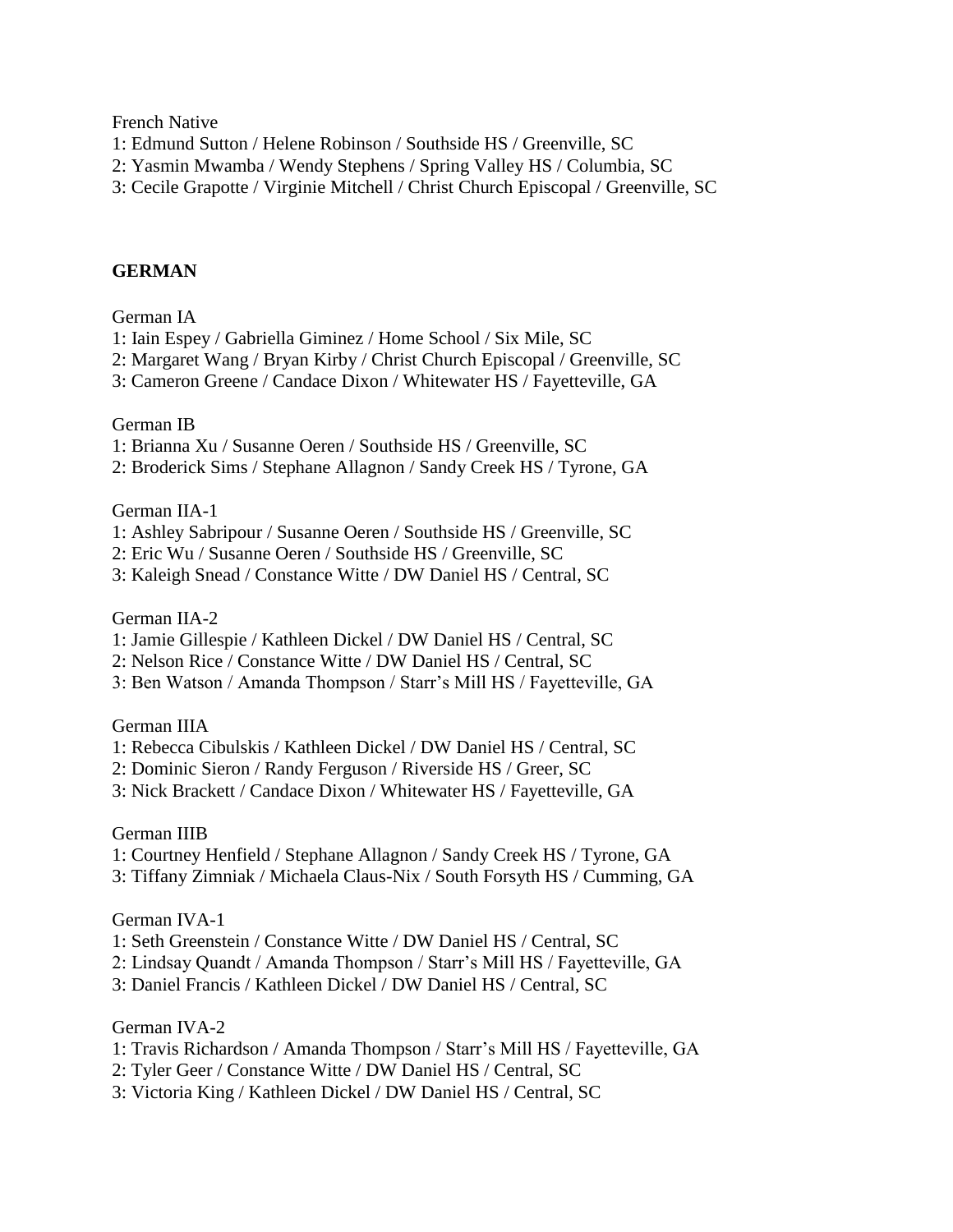German IVB 1: Lyssa Beck / Stephane Allagnon / Sandy Creek HS / Tyrone, GA

German Native 1: Max Wolff / Susanne Oeren / Southside HS / Greenville, SC

# **ITALIAN**

Italian IA 1: Brittany Caron / Tanner Tucker / James Island Charter HS / Charleston, SC

# **JAPANESE**

Japanese IA

1: Stephanie Chiu / Kendra Robinson / Southside HS / Greenville, SC

2: Edmund Sutton / Helene Robinson / Southside HS / Greenville, SC

3: Catherine Chee / Helene Robinson / Southside HS / Greenville, SC

Japanese IIA 1: Eileen Wong / Kendra Robinson / Southside HS / Greenville, SC

Japanese IIIA 1: Sravya Durbha / Kendra Robinson / Southside HS / Greenville, SC

Japanese IVA 1: Max Wolff / Susanne Oeren / Southside HS / Greenville, SC

Japanese Native

- 1: Saori Shimada / Noralee Robert / Mauldin HS / Mauldin, SC
- 2: Ashley Jackson / Helene Robinson / Southside HS / Greenville, SC
- 3: Emiko Kakimoto / Lavinia Plumblee / St. Joseph's Catholic / Greenville, SC

# **LATIN**

Latin I-1

- 1: Danielle Phillip / Susan Phillips / AR Johnson / Augusta, GA
- 2: Lauren Howard / Cristian Ugro / Spring Valley HS / Columbia, SC
- 3: Emily Eskuit / Pepper Swafford / Whitewater HS / Fayetteville, GA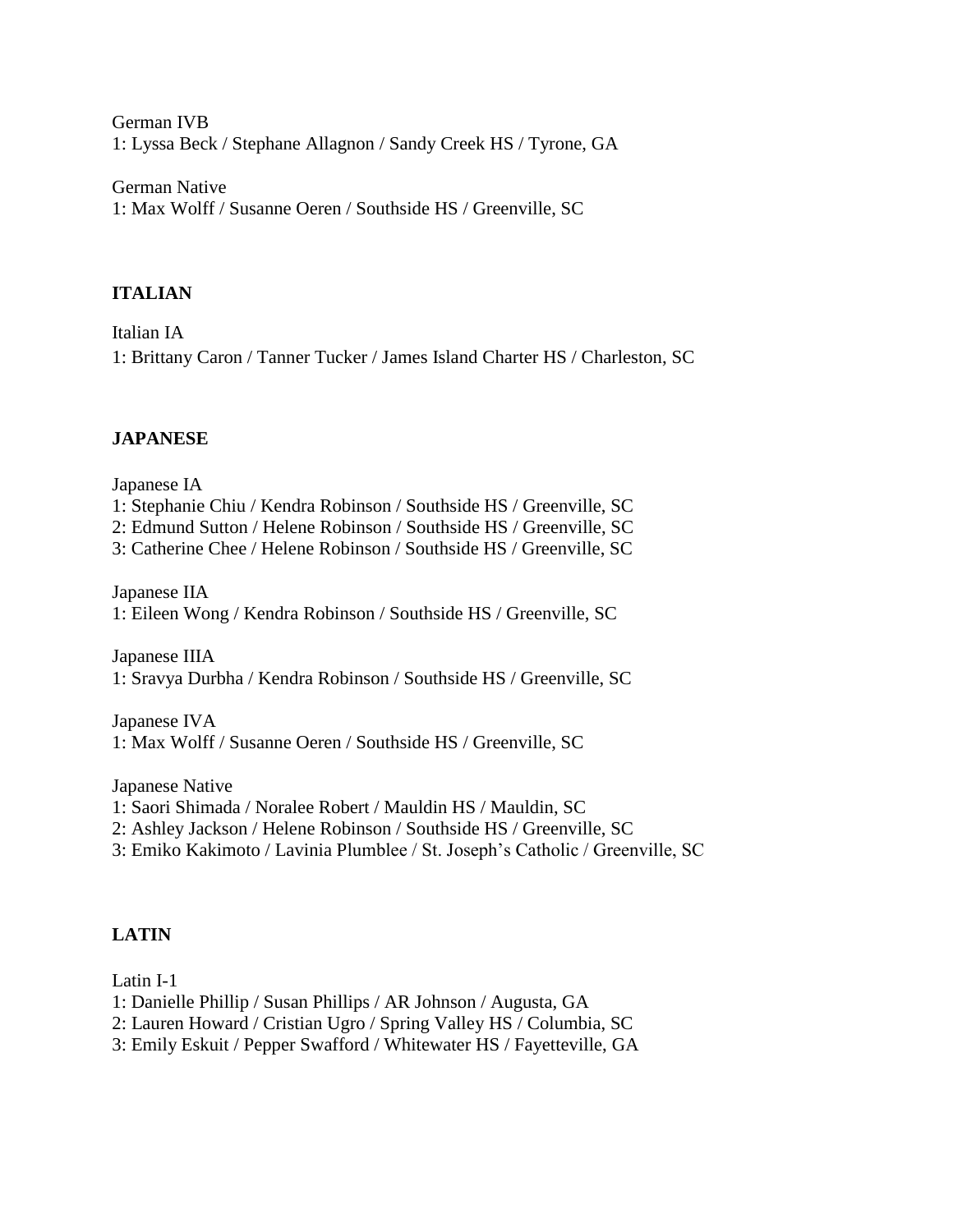#### Latin I-2

1: Brittany Fortuna / Martha Anne Boseski / Blythewood HS / Blythewood, SC

2: Diego Cuestas / Connie Bryant / McIntosh HS / Peachtree City, GA

3: Imani Hanley / Cristian Ugro / Spring Valley HS / Peachtree City, GA

#### Latin II

1: Nathan Pearson / Connie Bryant / McIntosh HS / Peachtree City, GA

2: Austin Eubanks / Susan Phillips / AR Johnson / Augusta, GA

3: James Dee / Susan Phillips / AR Johnson / Augusta, GA

Latin III

1: Natalia Cuestas / Connie Bryant / McIntosh HS / Peachtree City, GA

2: Amy Hase / Lavinia Plumblee / St. Joseph's Catholic / Greenville, SC

3: Andrew Ewing / Cristian Ugro / Spring Valley HS / Columbia, SC

Latin IV

1: Taylor Murphy / Lavinia Plumblee / St. Joseph's Catholic / Greenville, SC

## **RUSSIAN**

Russian IIIA 2: Eric Wu / Susanne Oeren / Southside HS / Greenville, SC

#### **SPANISH**

Spanish IA-1

- 1: Imani Jenkins / Krista Himes / Davidson Fine Arts / Augusta, GA
- 2: Michael Goldsmith / Lourdes Nieves / Whitewater HS / Fayetteville, GA
- 3: Nisa Floyd / Kristi Davis / Fayette Co. HS / Fayetteville, GA

Spanish IA-2

- 1: Courtney Jordan / Salima Bacchus / Cedar Shoals HS / Athens, GA
- 2: Caitlyn Duffy / Melissa Drummond / St Paul the Apostle Catholic / Spartanburg, SC
- 3: Haleema Manzur / Karen Dean / Whitewater HS / Fayetteville, GA

Spanish IB

1: Christina Miyares / Melissa Drummond / St Paul the Apostle / Spartanburg, SC

Spanish IIA-1

- 1: Veronika Rzucidlo / Sally Dowling / Cedar Shoals HS / Athens, GA
- 2: Grace Goodheart / Kim Newman / Whitewater HS / Fayetteville, GA
- 3: Nadjuma Jean-Simon / Kristi Davis / Fayette Co. HS / Fayetteville, GA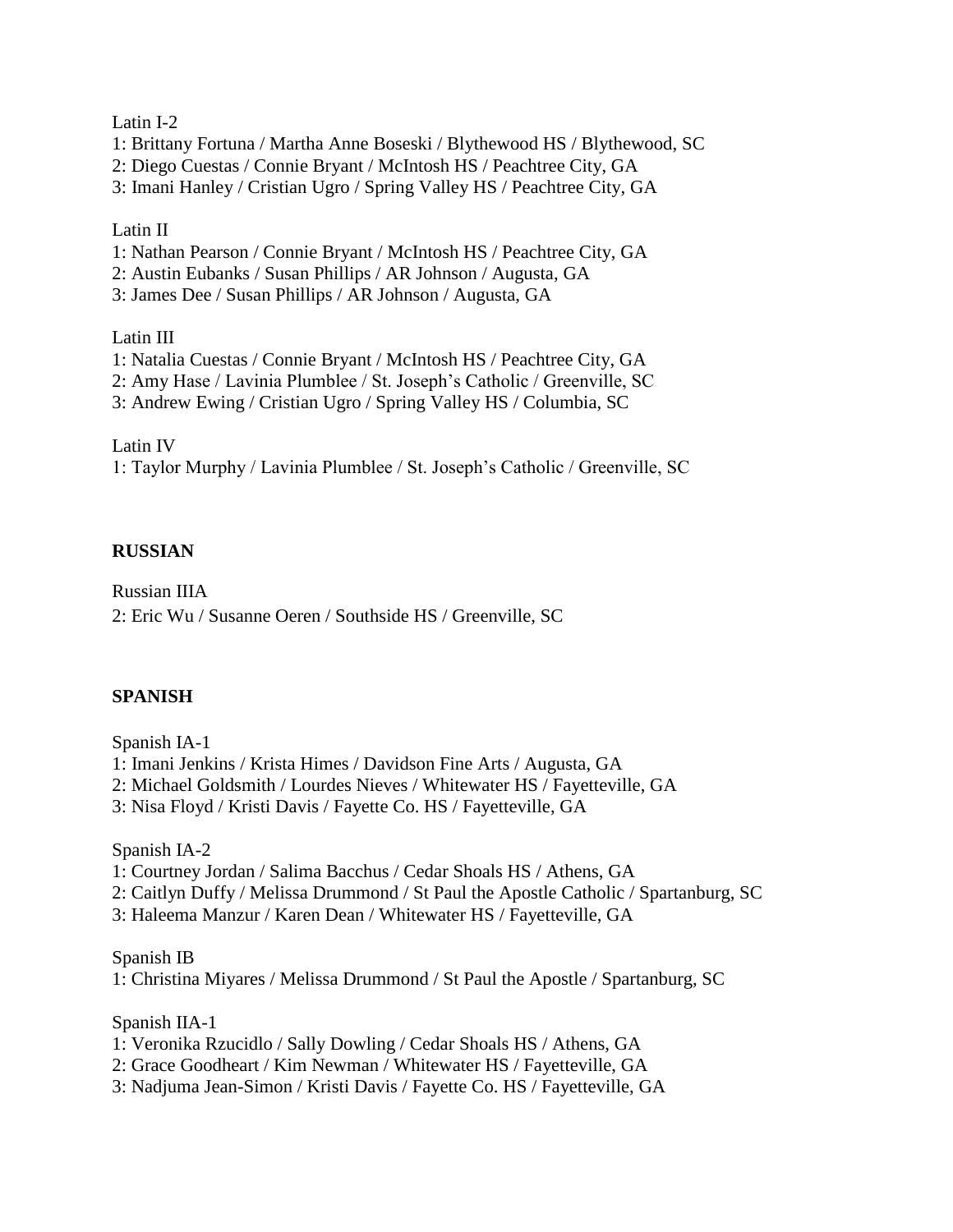#### Spanish IIA-2

- 1: Alyson Smith / Sally Dowling / Cedar Shoals HS / Athens, GA
- 2: Haley Tennant / Marcela Sample / Starr's Mill HS / Fayetteville, GA
- 3: Brian Steinberg / Ann Marie Wesneski / Spartanburg Day School / Spartanburg, SC

## Spanish IIA-3

- 1: Leslie Perez / Marcela Sample / Starr's Mill HS / Fayetteville, GA
- 2: Lunden Williams / Lauren Altizer / Whitewater HS / Fayetteville, GA
- 3: Emory Cannon / Julie Bullinger / Christ Church Episcopal / Greenville, SC

#### Spanish IIIA-1

- 1: Marina Lopes / Walter Crawford / Fayette Co. HS / Fayetteville, GA
- 2: Larissa Mize / Evelyn Ray / Riverside HS / Greer, SC
- 3: Katelyn Bill / Madeline Rodriguez / Starr's Mill HS / Fayetteville, GA

#### Spanish IIIA-2

- 1: Ayana Graham / Kris Muir / Whitewater HS / Fayetteville, GA
- 2: Brent Huang / Madeline Rodriguez / Starr's Mill HS / Fayetteville, GA
- 3: Kathryn Thirey / Martha Valenciano / Johns Creek HS / Johns Creek, GA

#### Spanish IIIA-3

- 1: Janie Rhodes / Beverly Moore / Riverside HS / Greer, SC
- 2: Emily Bryant / Tara Helwig / Cedar Shoals HS / Athens, GA
- 3: Jacqueline Roshelli / Kaylene Perez / McIntosh HS / Peachtree City, GA

#### Spanish IIIA-4

- 1: Kylie Burts / Beverly Moore / Riverside HS / Greer, SC
- 2: Madeline Mattox / Jeanne Kotrady / Christ Church Episcopal / Greenville, SC
- 3: Priya Venkatesan / Martha Valenciano / Johns Creek HS / Johns Creek, GA

#### Spanish IVA-1

- 1: Cameron Greene / Mike Donaldson / Whitewater HS / Fayetteville, GA
- 2: Alexandra Howell / Brooke Lloyd / McIntosh HS / Peachtree City, GA
- 3: Veronika Bethea / Gloria Ham / Spring Valley HS / Columbia, SC

#### Spanish IVA-2

- 1: Scott Lauderdale / Maria Wells / McIntosh HS / Peachtree City, GA
- 2: Ashley Gibson / Lector Zamore / McIntosh HS / Peachtree City, GA
- 3: Tre Holloway / Stephanie Platt / James Island Charter HS / Charleston, SC

#### Spanish IVA-3

- 1: Clara Nibbelink / Salima Bacchus / Cedar Shoals HS / Athens, GA
- 2: Anurag Deeconda / Gloria Ham / Spring Valley HS / Columbia, SC
- 3: Zachary Dawson / Maria Wells / McIntosh HS / Peachtree City, GA